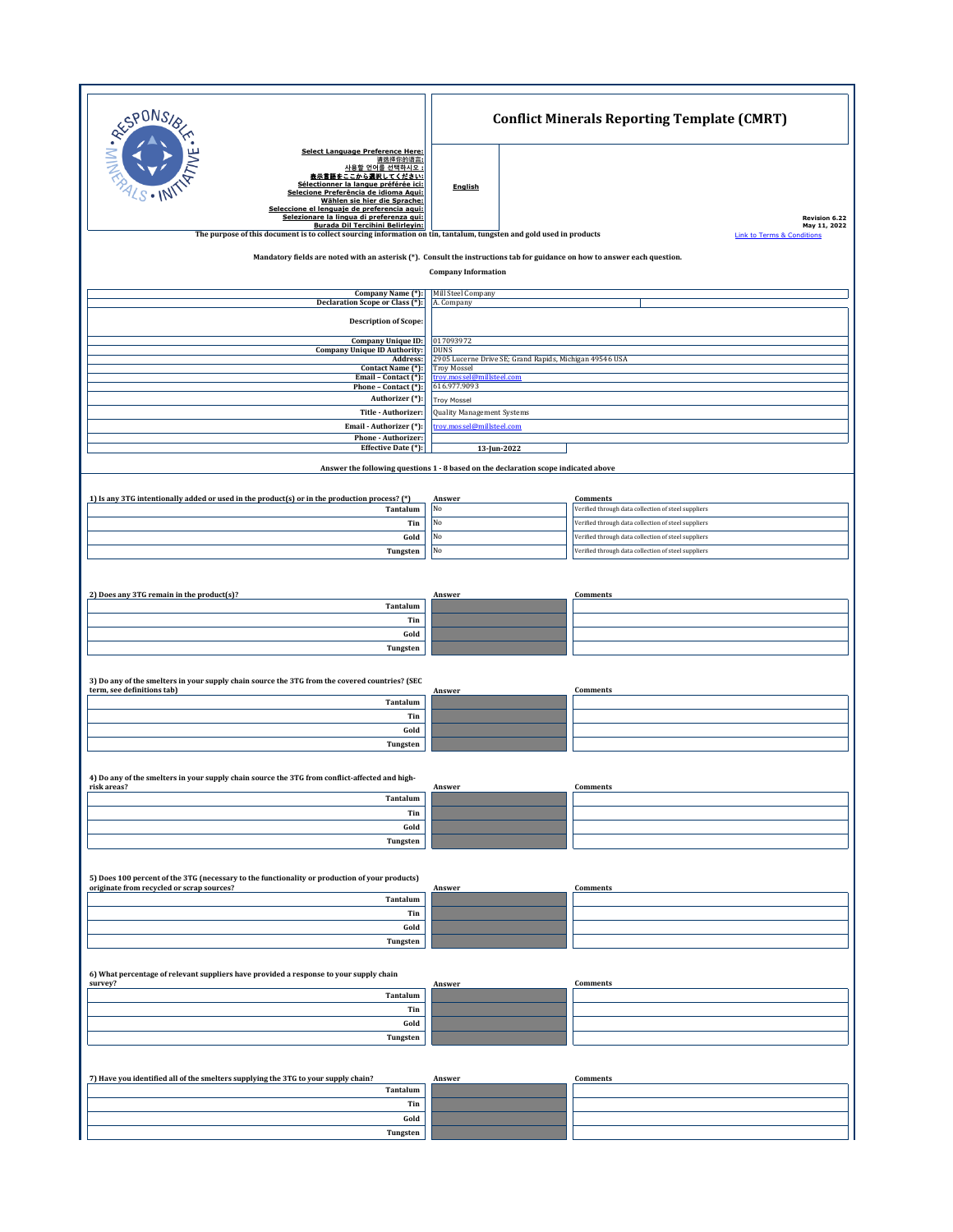

**Mandatory fields are noted with an asterisk (\*). Consult the instructions tab for guidance on how to answer each question.**